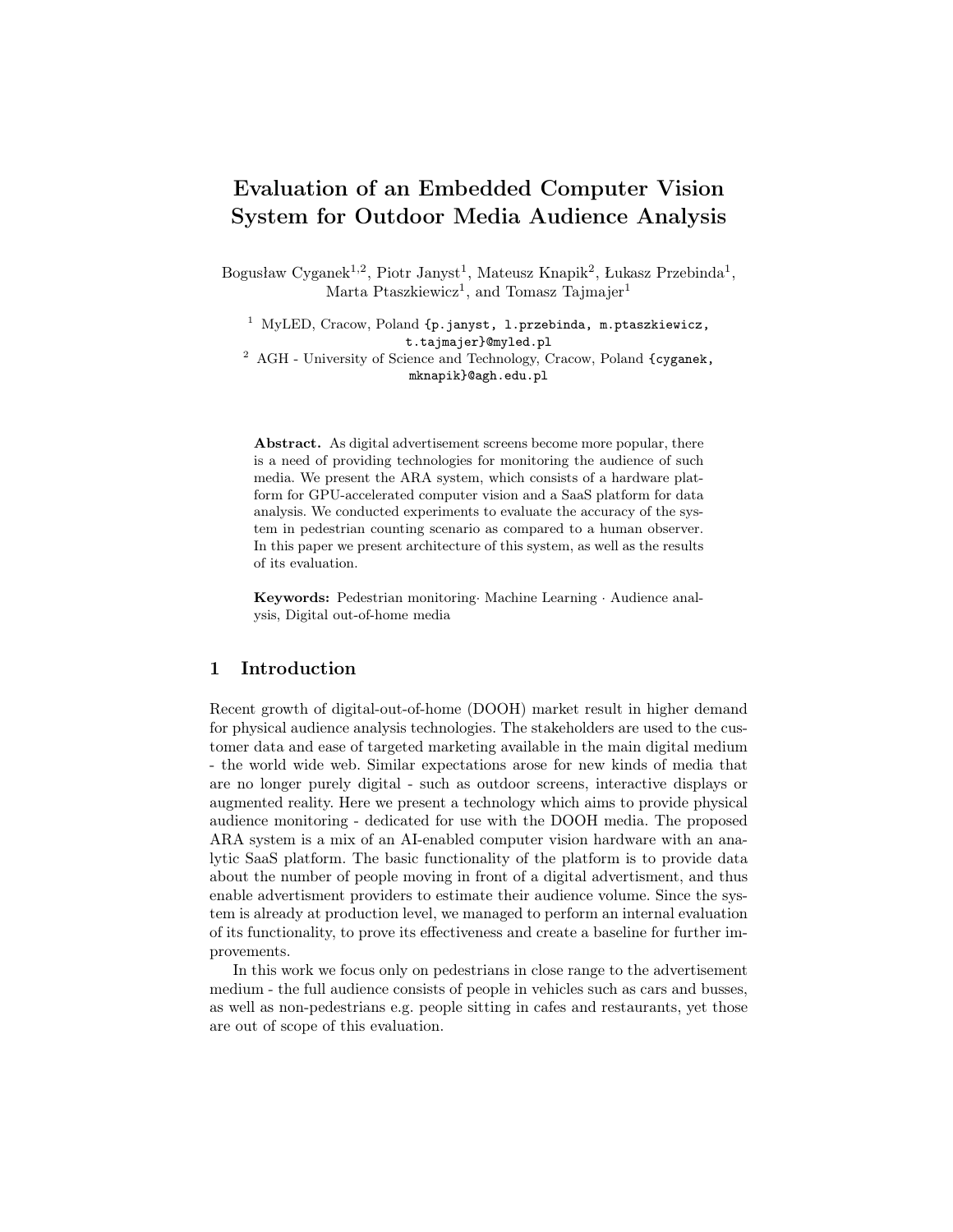#### 1.1 Related Works

The modern ARA system, described in this paper, is based on the ARAHUB platform presented in [7]. The new ARA system was created to improve mostly on the outdoor scenarios. In particular, the imaging sensor was re-designed to provide a wide field of view by using two cameras. ARA sensors were also modified to be standalone devices dedicated for observing a single point of interest.

Similar human audience counting systems were investigated in [1,5,3,2]. Commercial solutions from companies like Quividi or Aquaji exist on the market, however detailed descriptions of their accuracy and evaluation methodology are not publicly available for comparison. A similar embedded system, but for the rescue purposes, was proposed by Gąsienica-Józkowy et al. [4]. Its main component is a weighted YOLOv3 based detector trained with silhouettes of floating persons for rescue reasons. On the other hand, an underwater detection system based on the SSD detector was proposed by Knapik et al. [6].

#### 2 System architecture



Fig. 1. ARA system architecture: images from two cameras are processed by ARA sensor to detect objects. Movement paths of humans are transmitted to ARA platform for storage, processing and presentation.

The ARA system, presented in Figure 1, consists of two main parts: a) a network of independent embedded devices with GPU acceleration and equipped with a pair of cameras (ARA sensor); b) a central service for data storage, processing and presentation (ARA Platform). The ARA sensor is based on NVidia's jetson nano - an embedded ARM platform equipped with CUDA-capable GPU accelerator, dedicated for use in ML applications. The device includes two HD

34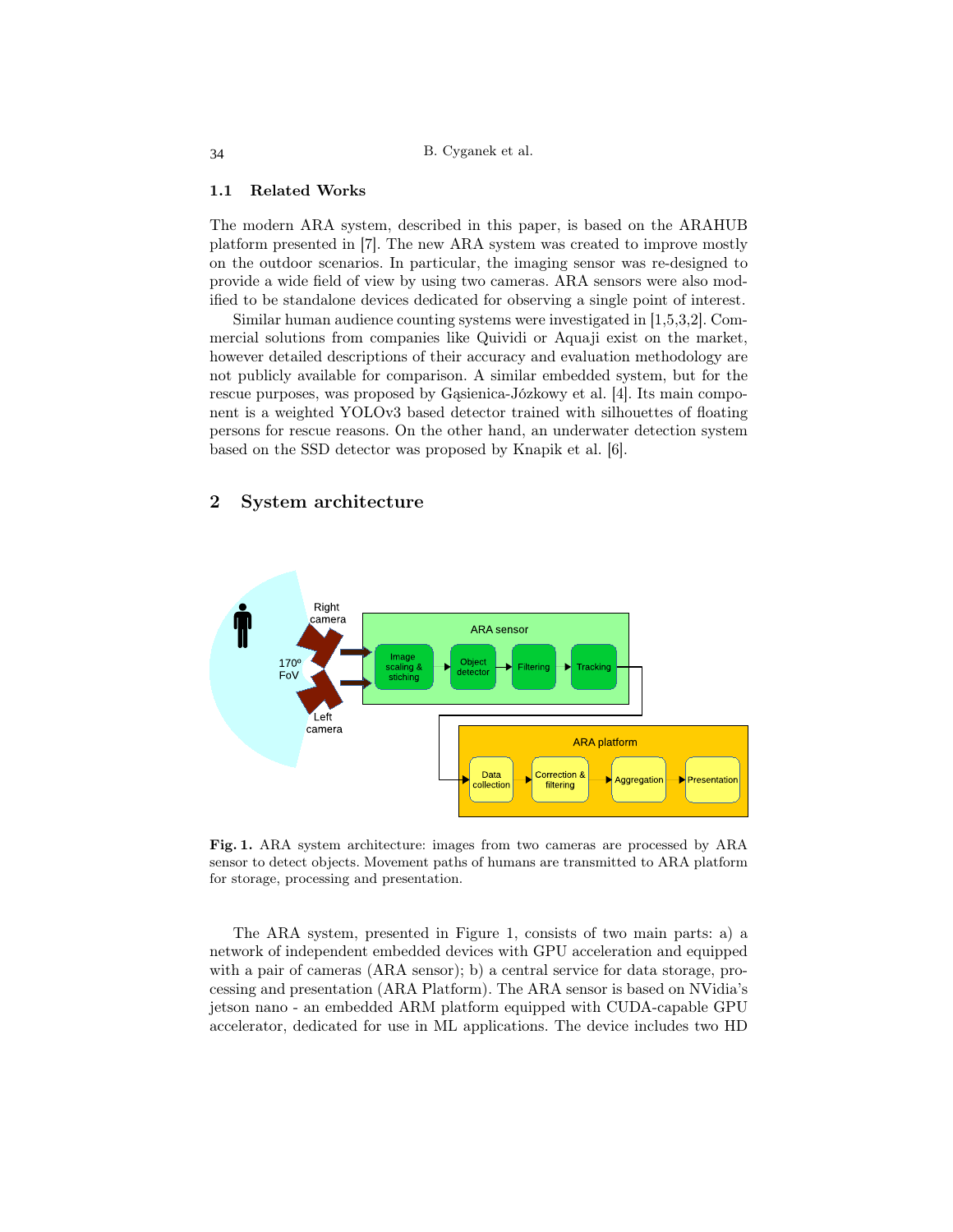cameras, which are set side-by-side in order to observe a FoV with the 170◦ horizontal and 110◦ vertical angles, respectively.

Images from these two cameras are stitched together using the cylindrical projection to form a single panoramic image. Next, the image is resized to 384x160 pixels and objects are detected using YOLOv4-CSP [8]. The network is retrained on a custom dataset for improved person detection in both day and night lighting conditions.

Objects that do not meet conditions regarding size and certainty are filtered out. A tracking algorithm based on the Kalman filter is applied to objects detected in subsequent frames to estimate their movement paths. Such paths are then transmitted to the ARA platform.

ARA platform receives and stores movement paths from a large number of devices mounted in different localizations. The data is conditioned and filtered to remove paths that are too short, anomalous or fall out of manually defined areas of interest. Objects are then counted and aggregated statistics for various time periods are calculated. Finally, the platform provides web interface for presenting the data in an informative visual form.

# 3 Evaluation

#### 3.1 Methodology

In order to evaluate the accuracy of the ARA system for pedestrian count we have prepared a custom dataset that consists of fragments of video footage recorded by the ARA sensor. To obtain ground truth values - the real number of pedestrians the dataset was manually annotated by a group of researchers. For each footage an area of interest was defined - both human annotators and the ML model counted persons passing through that area, neglecting other visible objects. The dataset was split randomly and uniformly between 8 annotators, each annotated both day and night recordings. Next, the same dataset was processed by the model used in the ARA-sensors. Then, detected movement paths were parsed by the ARA-platform and the resulting pedestrian counts were stored.

#### 3.2 Results

The results are presented in Table 1. Recorded samples were taken from 18 locations during the day and night in different weather conditions and different distances from the camera. The density of pedestrians vary in the selected locations. The dataset consisted of 207 minutes of real-time recordings. In total, almost 1000 pedestrians were visible. The total number of pedestrians detected by the system is close to the manually counted value, however the system has noticeable variance. It is worth noticing that we do not know the manual counting error. In locations with perfect observation conditions, the error can be as low as 5% during the day and 7% at night. In a few locations the system was working in almost complete darkness, yet it was capable of counting at least some pedestrians.